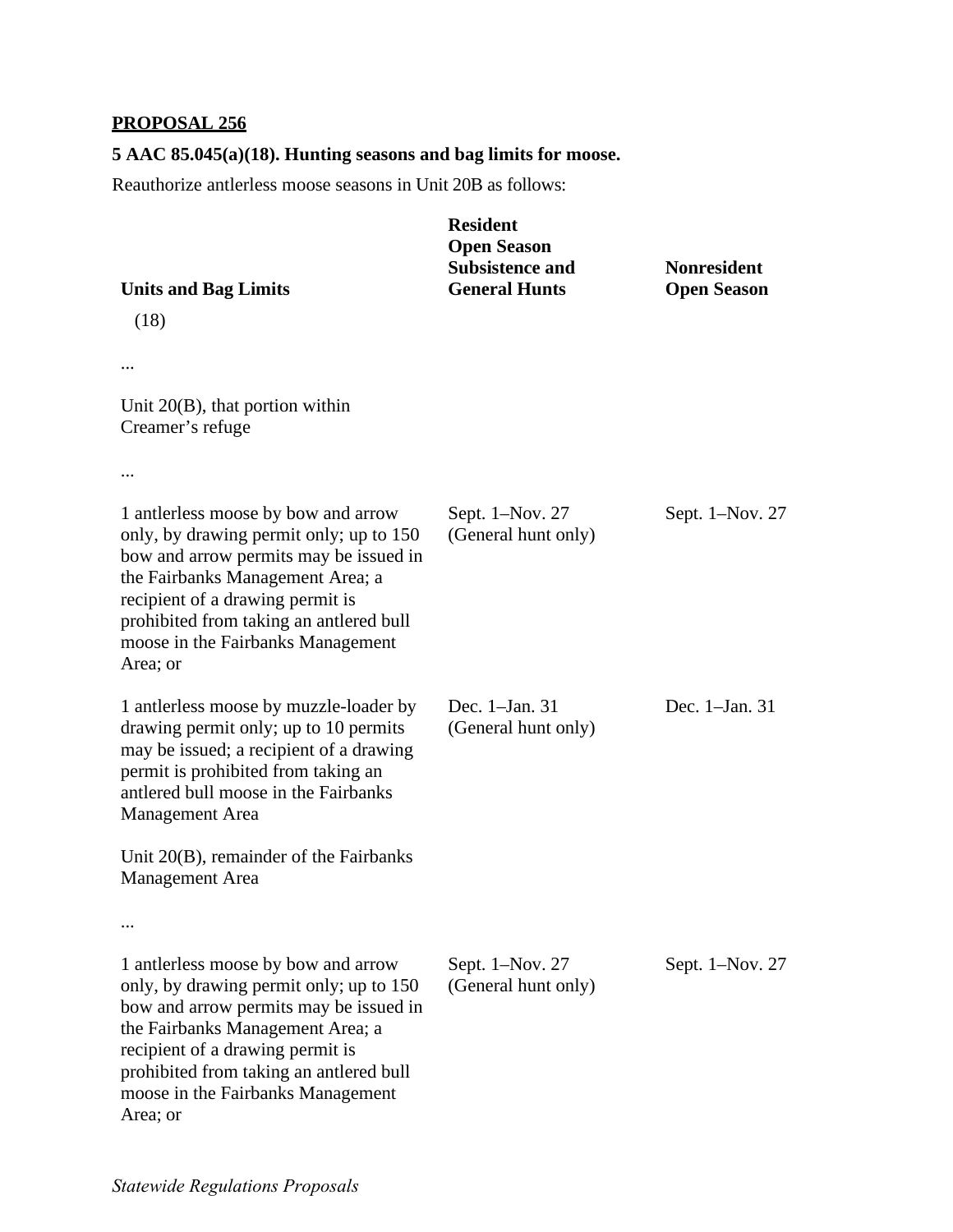| <b>Units and Bag Limits</b>                                                                                                               | <b>Resident</b><br><b>Open Season</b><br><b>Subsistence and</b><br><b>General Hunts</b> | <b>Nonresident</b><br><b>Open Season</b> |
|-------------------------------------------------------------------------------------------------------------------------------------------|-----------------------------------------------------------------------------------------|------------------------------------------|
| 1 moose by targeted permit only; up to<br>100 permits may be issued                                                                       | Season to be announced<br>by emergency order<br>(General hunt only)                     | No open season.                          |
| Unit $20(B)$ , that portion within the<br>Minto Flats Management Area                                                                     |                                                                                         |                                          |
| <b>RESIDENT HUNTERS:</b>                                                                                                                  |                                                                                         |                                          |
|                                                                                                                                           |                                                                                         |                                          |
| 1 antlerless moose by registration<br>permit only                                                                                         | Oct. 15-Feb. 28<br>(Subsistence hunt only)                                              | No open season.                          |
| $\cdots$                                                                                                                                  |                                                                                         |                                          |
| Unit $20(B)$ , the drainage of the Middle<br>Fork of the Chena River                                                                      |                                                                                         |                                          |
| 1 anterless moose by drawing permit<br>only; up to 300 permits may be issued;<br>a person may not take a cow<br>accompanied by a calf; or | Aug. 15–Nov. 15<br>(General hunt only)                                                  |                                          |
| 1 antlerless moose by registration<br>permit only; a person may not take a<br>cow accompanied by a calf; or                               | Oct. 1– Last day of Feb.<br>(General hunt only)                                         | No open season.                          |
|                                                                                                                                           |                                                                                         |                                          |
| Unit $20(B)$ , that portion southeast of the<br>Moose Creek dike within one-half mile<br>of each side of the Richardson highway           |                                                                                         |                                          |
|                                                                                                                                           |                                                                                         |                                          |
| 1 moose by drawing permit only; by<br>crossbow, bow and arrow, or<br>muzzleloader only; up to 100 permits<br>may be issued; or            | Sept. 16–Last day of<br>Feb.<br>(General hunt only)                                     | No open season.                          |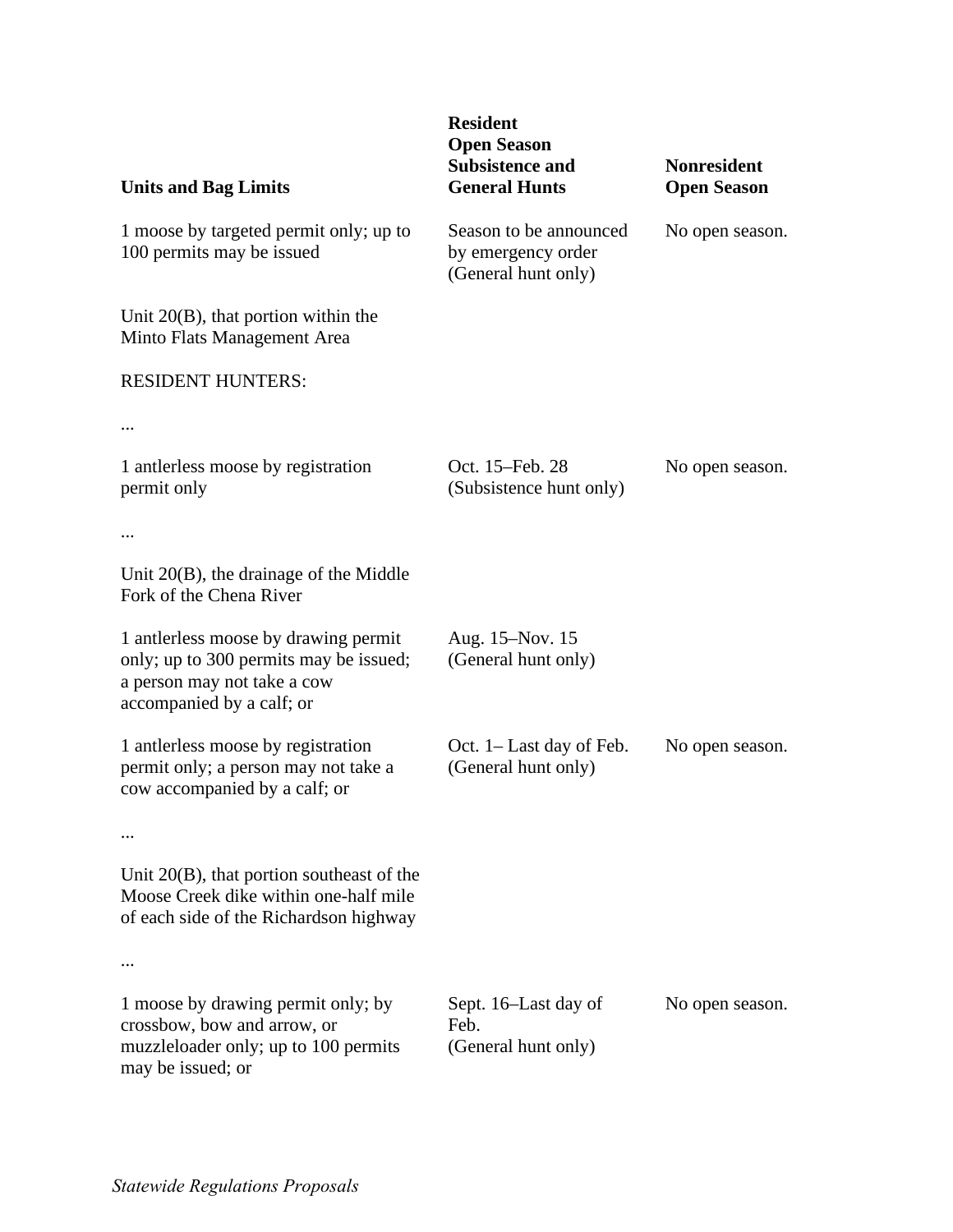| <b>Units and Bag Limits</b>                                                                                                                                                      | <b>Resident</b><br><b>Open Season</b><br><b>Subsistence and</b><br><b>General Hunts</b> | <b>Nonresident</b><br><b>Open Season</b> |
|----------------------------------------------------------------------------------------------------------------------------------------------------------------------------------|-----------------------------------------------------------------------------------------|------------------------------------------|
| 1 moose by targeted permit only; by<br>crossbow, shotgun, or bow and arrow<br>only; up to 100 permits may be issued                                                              | Season to be announced<br>by emergency order<br>(General hunt only)                     | No open season.                          |
| Remainder of Unit 20(B)                                                                                                                                                          |                                                                                         |                                          |
| 1 anterless moose by drawing permit<br>only; by youth hunt only; up to 200<br>permits may be issued; or                                                                          | Aug. 5-Aug. 14<br>(General hunt only)                                                   | No open season                           |
|                                                                                                                                                                                  |                                                                                         |                                          |
| 1 anterless moose by drawing permit<br>only; up to 1,500 permits may be issued<br>in the remainder of Unit $20(B)$ ; a person<br>may not take a cow accompanied by a<br>calf; or | Aug. 15–Nov. 15<br>(General hunt only)                                                  | No open season.                          |
| 1 anterless moose by registration<br>permit only; a person may not take a<br>cow accompanied by a calf; or                                                                       | Oct. 1– Last day of Feb.                                                                |                                          |
| 1 moose by targeted permit only; by<br>crossbow, shotgun, or bow and arrow<br>only; up to 100 permits may be issued                                                              | Season to be announced<br>by emergency order<br>(General hunt only)                     | No open season.                          |

...

**What is the issue you would like the board to address and why?** Antlerless moose hunting seasons must be reauthorized annually. The goal is to provide for a wide range of public uses and benefits, and to protect the health and habitat of moose populations. Antlerless hunts are important for improving or maintaining the ability of moose habitat to support current populations. They also help regulate moose population growth, help to meet Intensive Management (IM) objectives for high levels of harvest, and provide subsistence hunters with a reasonable opportunity to pursue moose for subsistence uses without reducing bull-to-cow ratios.

If antlerless moose hunts are not reauthorized, the moose population may exceed population objectives causing habitat degradation and a loss of opportunity to hunt a surplus of antlerless moose. Furthermore, subsistence hunters in the portion of Unit 20B in the Minto Flats Management Area may not have a reasonable opportunity to pursue moose for subsistence uses.

The reauthorization of antlerless moose hunts in Unit 20B will allow the Alaska Department of Fish and Game (ADF&G) to manage the moose population within the population objectives of 12,000 to 15,000 moose. Hunting opportunity and harvest will increase and allow ADF&G to